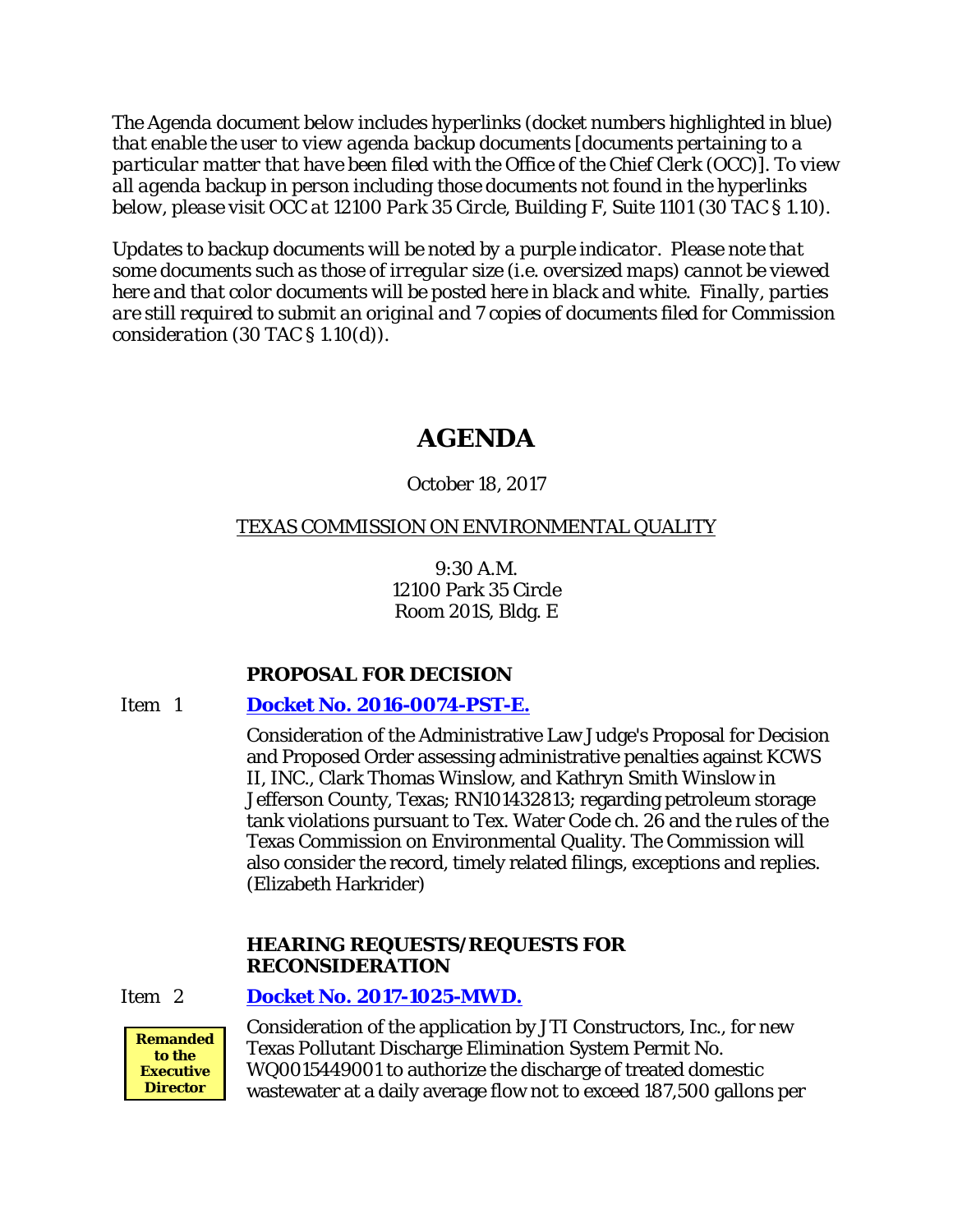day. The facility will be located approximately 4,500 feet northnortheast of the intersection of Vacek Road and Boothline Road, in Fort Bend County, Texas 77469. The Commission will also consider requests for hearing or reconsideration, related responses and replies, public comment, and the Executive Director's response to comments. (Sarah A. Johnson, Linda Horng)

### **PETITIONS TO REVOKE**

# Item 3 **[Docket No. 2017-1150-WR.](http://www.tceq.texas.gov/assets/public/comm_exec/agendas/comm/backup/Agendas/2017/10-18-2017/weatherfordpet.pdf)**

Consideration of a Petition to Revoke Issuance of Certificate of Adjudication No. 08-3356B to the City of Weatherford's Water Right and Motion to Consolidate the Application for the Amendment to the City's Water Right with the City of Weatherford's Pending Application for an Amendment to Water Quality Permit No. WQ0010380002 in Parker County, filed by Richard Lowerre on behalf of Ms. M. Christine Jurzykowski. The Commission will also consider related responses and replies to the Petition. (Dinniah Tadema)

### Item 4 **[Docket No. 2017-1200-MWD.](http://www.tceq.texas.gov/assets/public/comm_exec/agendas/comm/backup/Agendas/2017/10-18-2017/rancho.pdf)**

Consideration of a Petition to Revoke Water Quality Permit No. WQ0015051001 issued to Rancho del Lago, Inc., in Blanco County filed by John Carlton on behalf of Ron Harris. The Commission will also consider related responses and replies to the Petition. (Michael Parr)

### **AIR QUALITY ENFORCEMENT AGREED ORDERS**

### Item 5 **[Docket No. 2017-0056-AIR-E.](http://www.tceq.texas.gov/assets/public/comm_exec/agendas/comm/backup/Agendas/2017/10-18-2017/0056AIR.pdf)**

Consideration of an Agreed Order assessing administrative penalties and requiring certain actions of Total Petrochemicals & Refining USA, Inc. in Jefferson County; RN102457520; for air quality violations pursuant to Tex. Health & Safety Code ch. 382, Tex. Water Code ch. 7, and the rules of the Texas Commission on Environmental Quality, including specifically 30 Tex. Admin. Code ch. 60. (Abigail Lindsey, Michael Parrish)

# Item 6 **[Docket No. 2017-0147-AIR-E.](http://www.tceq.texas.gov/assets/public/comm_exec/agendas/comm/backup/Agendas/2017/10-18-2017/0147AIR.pdf)**

Consideration of an Agreed Order assessing administrative penalties and requiring certain actions of Total Petrochemicals & Refining USA, Inc. in Jefferson County; RN102457520; for air quality violations pursuant to Tex. Health & Safety Code ch. 382, Tex. Water Code ch. 7, and the rules of the Texas Commission on Environmental Quality,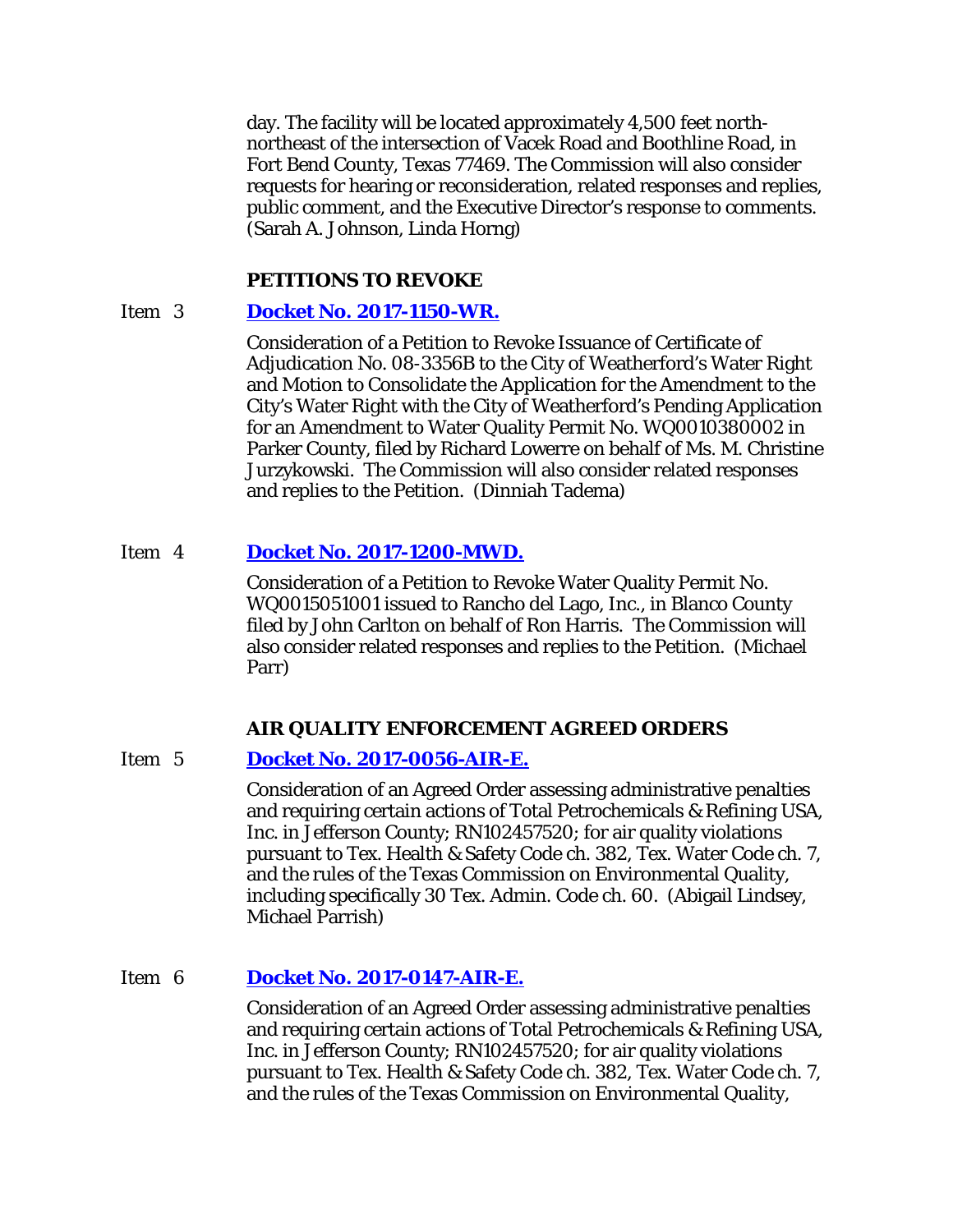including specifically 30 Tex. Admin. Code ch. 60. (Abigail Lindsey, Michael Parrish)

# **INDUSTRIAL WASTE DISCHARGE ENFORCEMENT AGREED ORDER**

# Item 7 **[Docket No. 2016-2142-IWD-E.](http://www.tceq.texas.gov/assets/public/comm_exec/agendas/comm/backup/Agendas/2017/10-18-2017/2142IWD.pdf)**

Consideration of an Agreed Order assessing administrative penalties and requiring certain actions of OXY VINYLS, LP in Harris County; RN100217363; for water quality violations pursuant to Tex. Water Code chs. 7 and 26 and the rules of the Texas Commission on Environmental Quality, including specifically 30 Tex. Admin. Code ch. 60. (Steven Van Landingham, Michael Parrish)

# **MUNICIPAL WASTE DISCHARGE ENFORCEMENT AGREED ORDERS**

# Item 8 **[Docket No. 2017-0382-MWD-E.](http://www.tceq.texas.gov/assets/public/comm_exec/agendas/comm/backup/Agendas/2017/10-18-2017/0382MWD.pdf)**

Consideration of an Agreed Order assessing administrative penalties against the City of Colleyville in Tarrant County; RN101410736; for water quality violations pursuant to Tex. Water Code chs. 7 and 26 and the rules of the Texas Commission on Environmental Quality, including specifically 30 Tex. Admin. Code ch. 60. (Ross Luedtke, Michael Parrish)

# Item 9 **[Docket No. 2017-0151-MWD-E.](http://www.tceq.texas.gov/assets/public/comm_exec/agendas/comm/backup/Agendas/2017/10-18-2017/0151MWD.pdf)**

Consideration of an Agreed Order assessing administrative penalties and requiring certain actions of the City of Ector in Fannin County; RN101920718; for water quality violations pursuant to Tex. Water Code chs. 7 and 26 and the rules of the Texas Commission on Environmental Quality, including specifically 30 Tex. Admin. Code ch. 60. (Caleb Olson, Michael Parrish)

# Item 10 **Docket No. [2017-0266-MWD-E.](http://www.tceq.texas.gov/assets/public/comm_exec/agendas/comm/backup/Agendas/2017/10-18-2017/0266MWD.pdf)**

Consideration of an Agreed Order assessing administrative penalties and requiring certain actions of Laguna Madre Water District in Cameron County; RN101607588; for water quality violations pursuant to Tex. Water Code chs. 7 and 26 and the rules of the Texas Commission on Environmental Quality, including specifically 30 Tex. Admin. Code ch. 60. (Farhaud Abbaszadeh, Michael Parrish)

Item 11 **[Docket No. 2017-0082-MWD-E.](http://www.tceq.texas.gov/assets/public/comm_exec/agendas/comm/backup/Agendas/2017/10-18-2017/0082MWD.pdf)**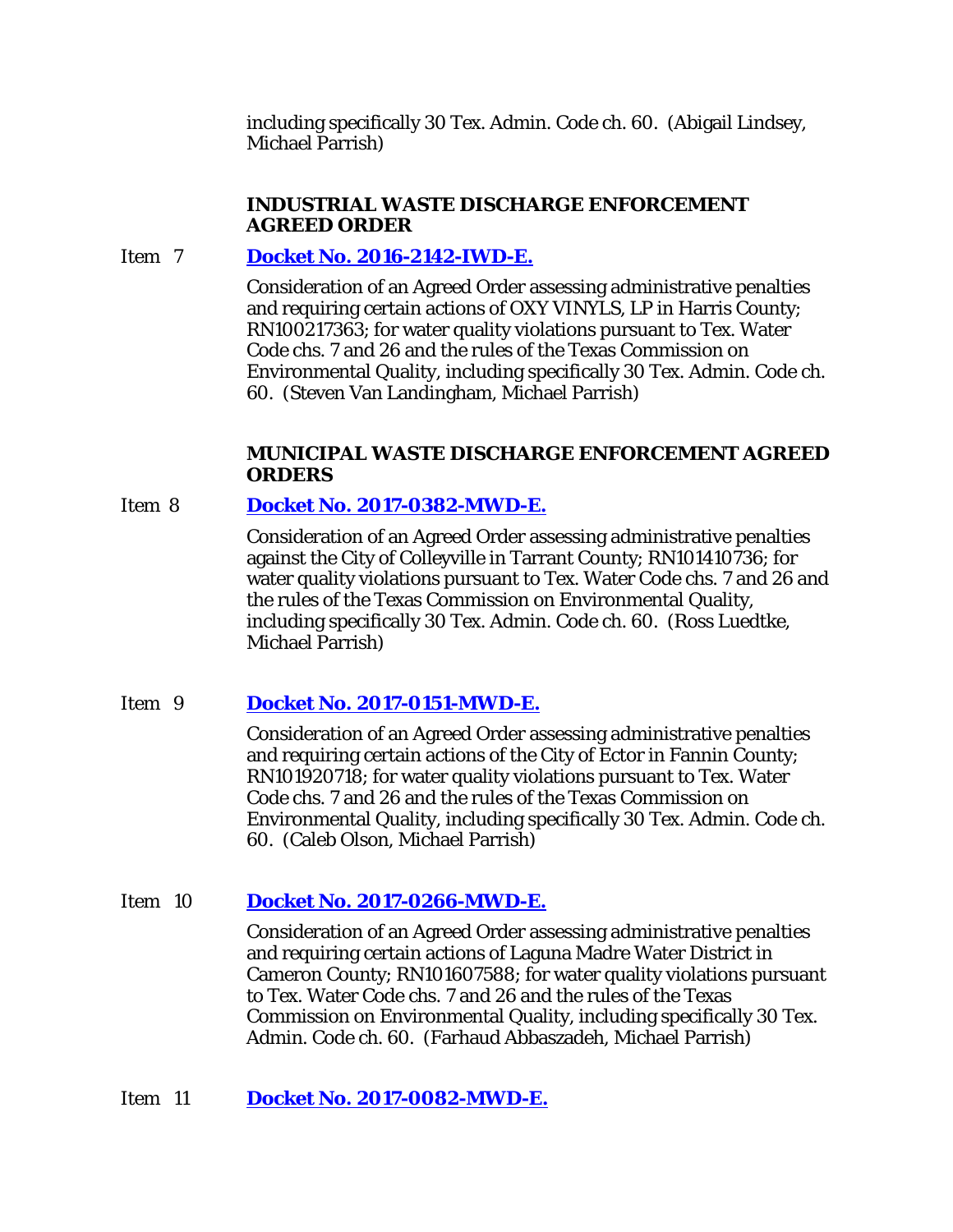Consideration of an Agreed Order assessing administrative penalties and requiring certain actions of Trinity Bay Conservation District in Chambers County; RN102077708; for water quality violations pursuant to Tex. Water Code chs. 7 and 26 and the rules of the Texas Commission on Environmental Quality, including specifically 30 Tex. Admin. Code ch. 60. (Caleb Olson, Michael Parrish)

### **ON-SITE SEWAGE SYSTEM ENFORCEMENT DEFAULT ORDER**

### Item 12 **[Docket No. 2016-1486-OSI-E.](http://www.tceq.texas.gov/assets/public/comm_exec/agendas/comm/backup/Agendas/2017/10-18-2017/1486OSI.pdf)**



Consideration of a Default Order assessing administrative penalties against and requiring certain actions of Brandon Cameron in Tyler and Jasper Counties; RN109273250; for on-site sewage disposal system installer violations pursuant to Tex. Water Code chs. 7, 26, and 37, Tex. Health & Safety Code ch. 366, and the rules of the Texas Commission on Environmental Quality. (Jess Robinson, Janice Hernandez)

### **PETROLEUM STORAGE TANK ENFORCEMENT AGREED ORDER**

### Item 13 **[Docket No. 2017-0222-PST-E.](http://www.tceq.texas.gov/assets/public/comm_exec/agendas/comm/backup/Agendas/2017/10-18-2017/0222PST.pdf)**

Consideration of an Agreed Order assessing administrative penalties against MAKLI THATTA ENTERPRISE INC dba Diamond Foods in Harris County; RN103051892; for petroleum storage tank violations pursuant to Tex. Water Code chs. 7 and 26 and the rules of the Texas Commission on Environmental Quality, including specifically 30 Tex. Admin. Code ch. 60. (Adam Taylor, Janice Hernandez)

# **PETROLEUM STORAGE TANK ENFORCEMENT DEFAULT ORDER**

### Item 14 **[Docket No. 2016-1628-PST-E.](http://www.tceq.texas.gov/assets/public/comm_exec/agendas/comm/backup/Agendas/2017/10-18-2017/1628PST.pdf)**



Consideration of a Default Order assessing administrative penalties against and requiring certain actions of 242 EXPRESS, INC. dba Grapeland Express in Houston County; RN102257110; for petroleum storage tank violations pursuant to Tex. Water Code chs. 7 and 26 and the rules of the Texas Commission on Environmental Quality, including specifically 30 Tex. Admin. Code ch. 60. (Clayton Smith, Janice Hernandez)

# **PUBLIC WATER SYSTEM ENFORCEMENT AGREED ORDERS**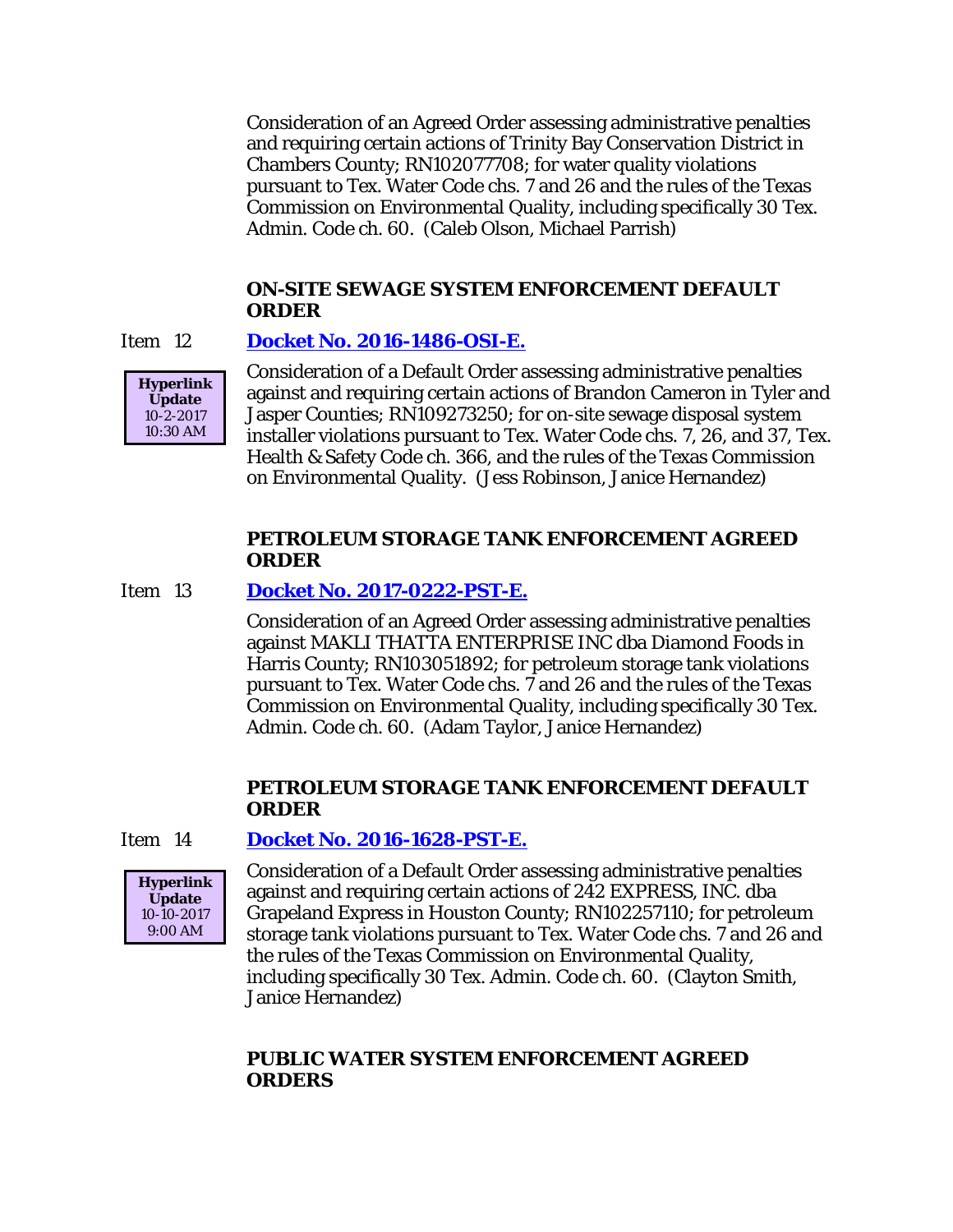### Item 15 **[Docket No. 2016-0216-PWS-E.](http://www.tceq.texas.gov/assets/public/comm_exec/agendas/comm/backup/Agendas/2017/10-18-2017/0216PWS.pdf)**

Consideration of an Agreed Order assessing administrative penalties against and requiring certain actions of City of Paducah in Cottle County; RN101385029; for public drinking water violations pursuant to Tex. Health & Safety Code ch. 341 and the rules of the Texas Commission on Environmental Quality. (Audrey Liter, Janice Hernandez)

# Item 16 **[Docket No. 2017-0653-PWS-E.](http://www.tceq.texas.gov/assets/public/comm_exec/agendas/comm/backup/Agendas/2017/10-18-2017/0653PWS.pdf)**

Consideration of an Agreed Order assessing administrative penalties and requiring certain actions of the City of Stanton in Martin County; RN101392082; for public drinking water violations pursuant to Tex. Health & Safety Code ch. 341 and the rules of the Texas Commission on Environmental Quality. (Claudia Corrales, Michael Parrish)

# Item 17 **Docket No. [2016-1008-PWS-E.](http://www.tceq.texas.gov/assets/public/comm_exec/agendas/comm/backup/Agendas/2017/10-18-2017/1008PWS.pdf)**

Consideration of an Agreed Order assessing administrative penalties and requiring certain actions of GURUDWARA SAHIB OF HOUSTON INC. in Harris County; RN105978381; for public drinking water violations pursuant to Tex. Health & Safety Code ch. 341 and the rules of the Texas Commission on Environmental Quality. (Steven Hall, Michael Parrish)

# Item 18 **[Docket No. 2017-0408-PWS-E.](http://www.tceq.texas.gov/assets/public/comm_exec/agendas/comm/backup/Agendas/2017/10-18-2017/0408PWS.pdf)**

Consideration of an Agreed Order assessing administrative penalties and requiring certain actions of Maverick County; RN101253565; for public drinking water violations pursuant to Tex. Health & Safety Code ch. 341 and the rules of the Texas Commission on Environmental Quality. (James Fisher, Michael Parrish)

# Item 19 **[Docket No. 2017-0215-PWS-E.](http://www.tceq.texas.gov/assets/public/comm_exec/agendas/comm/backup/Agendas/2017/10-18-2017/0215PWS.pdf)**

Consideration of an Agreed Order assessing administrative penalties and requiring certain actions of Nerro Supply, LLC in Brazos County; RN102684149; for public drinking water violations pursuant to Tex. Health & Safety Code ch. 341 and the rules of the Texas Commission on Environmental Quality. (Carol McGrath, Michael Parrish)

# **WATER QUALITY ENFORCEMENT AGREED ORDER**

Item 20 **[Docket No. 2017-0119-WQ-E.](http://www.tceq.texas.gov/assets/public/comm_exec/agendas/comm/backup/Agendas/2017/10-18-2017/0119WQ.pdf)**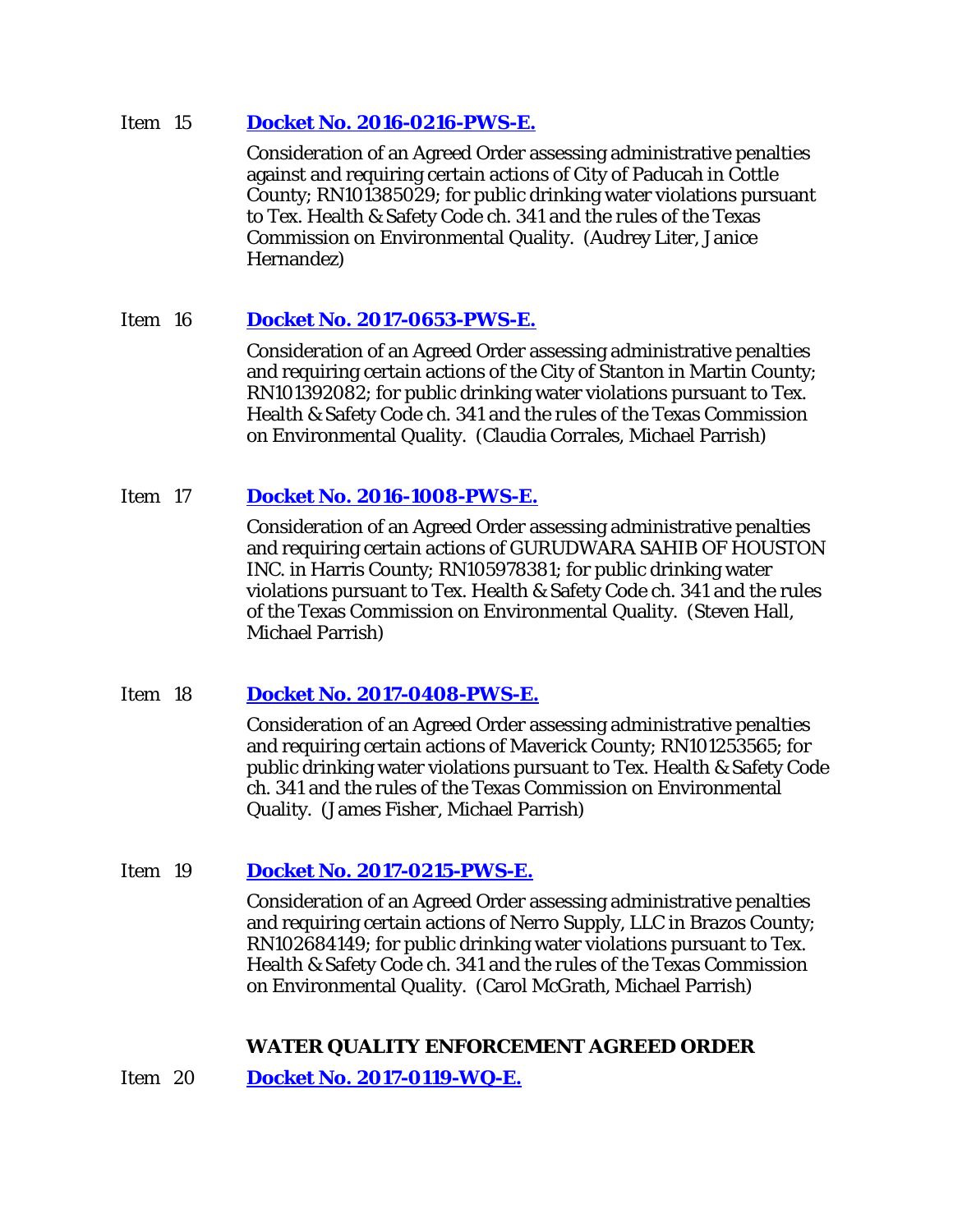Consideration of an Agreed Order assessing administrative penalties against Liberty Utilities (Woodmark Sewer) Corp. in Smith County; RN101511400; for water quality violations pursuant to Tex. Water Code chs. 7 and 26 and the rules of the Texas Commission on Environmental Quality, including specifically 30 Tex. Admin. Code ch. 60. (Ryan Rutledge, Janice Hernandez)

### **MONTHLY ENFORCEMENT REPORT**

### Item 21 **[Docket No. 2017-1390-MIS.](http://www.tceq.texas.gov/assets/public/comm_exec/agendas/comm/backup/Agendas/2017/10-18-2017/1390MIS.pdf)**

Consideration of the Texas Commission on Environmental Quality Monthly Enforcement Report, submitted for discussion in accordance with Texas Water Code § 7.003. (Bryan Sinclair, Melissa Cordell)

### **EXECUTIVE MEETING**

### Item 22 **Docket No. 2017-0001-EXE.**

The Commission will conduct a closed meeting to receive legal advice from its attorney(s) and will discuss pending or contemplated litigation, and/or settlement offers, as permitted by Section 551.071 of the Texas Open Meetings Act, Chapter 551 of the Texas Government Code. The Commission may also meet in open meeting to take action on this matter as required by Section 551.102 of the Texas Open Meetings Act, Chapter 551 of the Texas Government Code.

### Item 23 **Docket No. 2017-0002-EXE.**

The Commission will conduct a closed meeting to deliberate the appointment, employment, evaluation, reassignment, duties, discipline, or dismissal of the Commission's Executive Director, General Counsel, Chief Clerk, Public Interest Counsel, or Chief Auditor as permitted by Section 551.074 of the Texas Open Meetings Act, Chapter 551 of the Texas Government Code. The Commission may also meet in open meeting to take action on this matter as required by Section 551.102 of the Texas Open Meetings Act, Chapter 551 of the Texas Government Code.

### Item 24 **Docket No. 2017-0003-EXE.**

The Commission will conduct a closed meeting to discuss the employment, evaluation, reassignment, duties, discipline or dismissal of a specific Commission employee(s) as permitted by Section 551.074 of the Texas Open Meetings Act, Chapter 551 of the Texas Government Code. The Commission may also meet in open meeting to take action